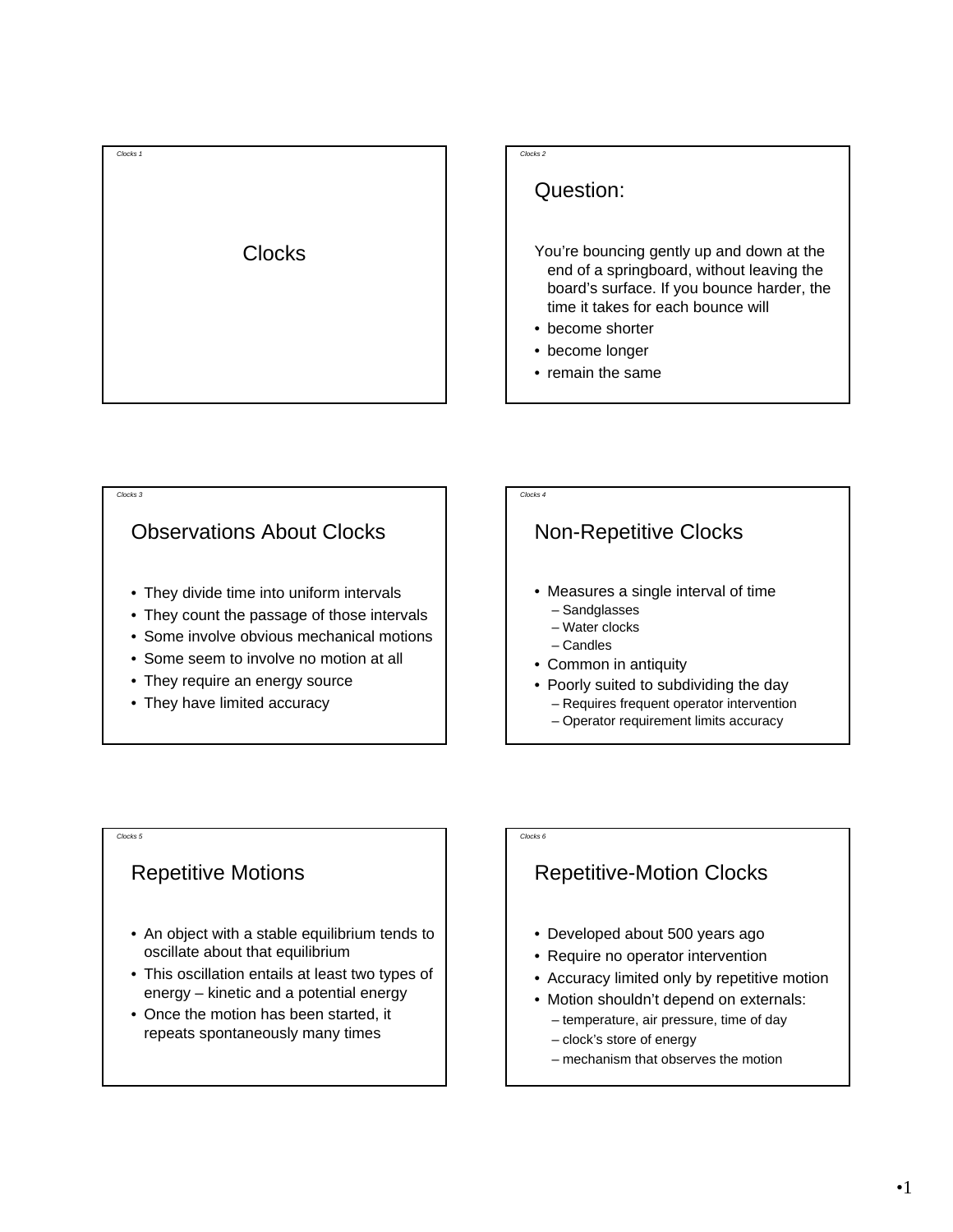# Some Specifics

*Clocks 7*

- Terminology
	- Period: time of full repetitive motion cycle
	- Frequency: cycles completed per unit of time
	- Amplitude: peak extent of repetitive motion
- Application
	- In an ideal clock, the repetitive motion's period shouldn't depend on its amplitude

#### *Clocks 8*

*Clocks 10*

### A Harmonic Oscillator

- A system with a stable equilibrium and a restoring force that's proportional to its distortion away from that equilibrium
- A period that's independent of amplitude
- Examples:
	- Pendulum
	- Mass on a spring

## Question:

*Clocks 9*

#### You're bouncing gently up and down at the end of a springboard, without leaving the board's surface. If you bounce harder, the time it takes for each bounce will

- become shorter
- become longer
- remain the same

# Limits to the Accuracy

- Fundamental limits:
	- Oscillation decay limits preciseness of period
- Practical Limits:
	- Sustaining motion can influence the period
	- Observing the period can influence the period
	- Sensitivity to temperature, pressure, wind, …

### Pendulums

*Clocks 11*

- Pendulum (almost) a harmonic oscillator
- Period proportional to (length/gravity) $1/2$
- Period (almost) independent of amplitude

### *Clocks 12* Pendulum Clocks • Pendulum is clock's timekeeper • For accuracy, the pendulum – pivot–center-of-gravity distance is • temperature stabilized • adjustable for local gravity effects – streamlined to minimize air drag – motion sustained, measured gently • Limitation: clock mustn't move